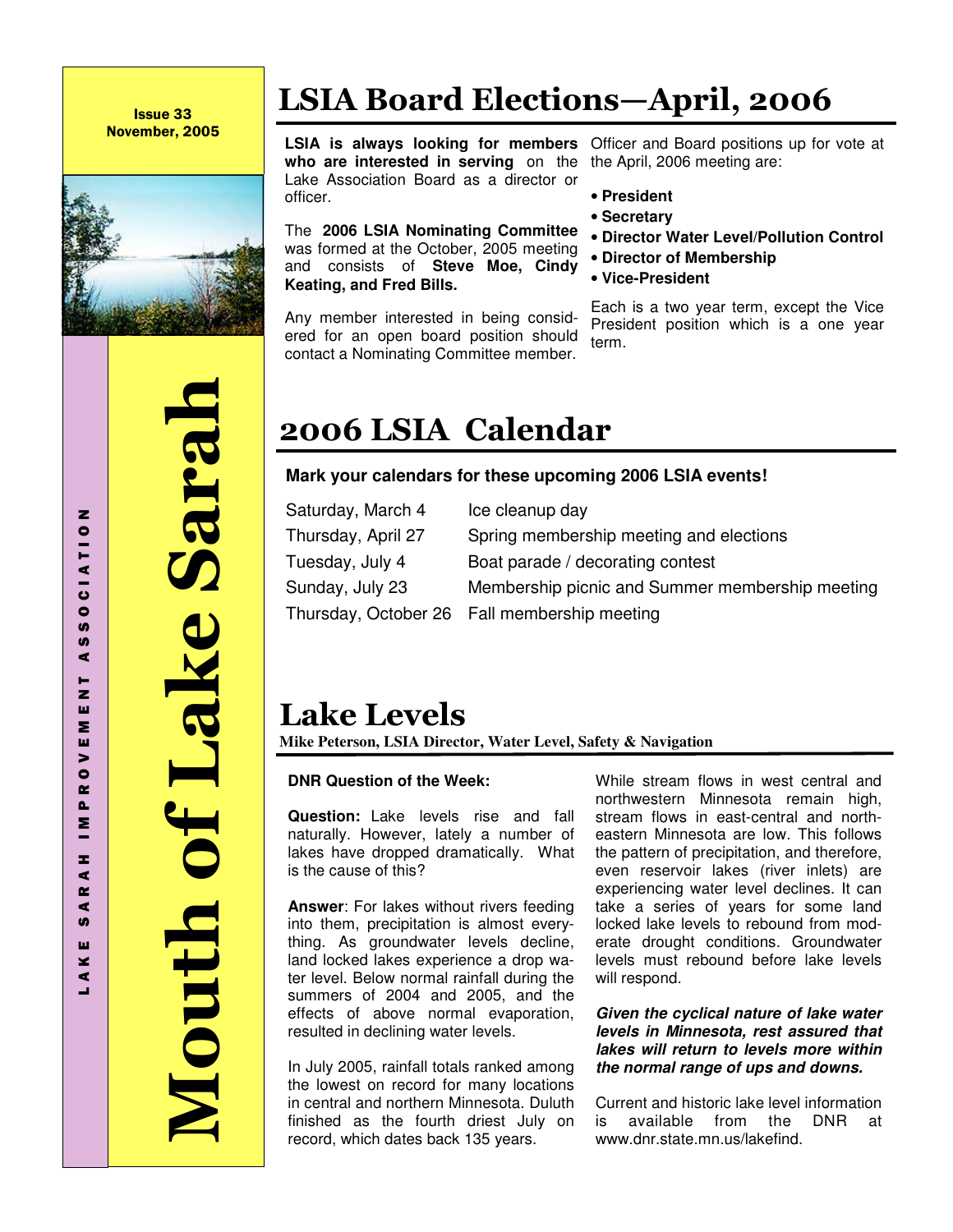### Lake Sarah TDML Project To Begin In Early 2006

**www.lakesarah.com** 

In a letter dated September 13, 2005, Three Rivers Park District expressed their interest in assisting the Pioneer-Sarah Creek Watershed Management Commission with the development of the Lake Sarah TMDL (Total Daily Maximum Load) Project. However, due to previous staffing commitments, the Lake Sarah TMDL project will be deferred until early 2006 when it is anticipated that the Lake Independence TMDL will be completed.

In an article on the Minnesota Pollution Control Agency (MPCA) website, it states that for each pollutant that

causes a water body to fail to meet state water quality standards, the Federal Clean Water Act requires the MPCA to conduct a TMDL study. A TMDL study identifies both point and non-point sources of each pollutant that fails to meet water quality standards. Water quality sampling and computer modeling determine how much each pollutant source must reduce its contribution to assure the water quality standard is met. Rivers and streams may have several TMDL studies, each one determining the limit for a different pollutant.

### Lake Sarah Stakeholders Committee Formed **www.lakesarah.com**

At the Pioneer-Sarah Creek Watershed Management Commission (PSCWMC) meeting in June, the Commission approved the formation of a **Lake Sarah TDML Stakeholders Committee** consisting of John & Terri Wise, Fred Bills, Mike Peterson, Jerry & Cheryl Wise, Dave Allen, and Jerry Horazuk (LSIA); Tom Swanson, Greenfield; Willie Vetsch, Loretto; Marvin Johnson, Mario Crespo, Harold Burrows, Independence; and Jane Maland & Dan Cady. Additionally, Sylvia Walsh, Greenfield, was added to the committee by vote at the July meeting.

The Lake Independence TDML Stakeholders Committee and Three Rivers Parks are a few years ahead of Lake Sarah in the TMDL/Impaired Waters process. Much can be learned from their project.

In 1990, to better understand the factors that have been affecting Lake Independence's water quality, Three Rivers Park District initiated a comprehensive monitoring plan. The District's Lake Independence Diagnostic Feasibility Report was released in 2004. It identified potential nutrient sources that have contributed to poor in-lake water quality and serves as the basis of the TMDL. The report also provided a list of potential management actions to address each identified source of pollutants and estimate their associated costs, effectiveness, expected longevity, and technical feasibility.

The Commission sponsored a stakeholders meeting in March 2004 to begin discussion of these options. In the months following, the Lake Independence Stakeholders Committee was formed, a work plan developed, and water quality goals for the lake determined. The draft

Work Plan was published in July 2005 which describes nine load reduction strategies. A reduction of 23 percent in the current nutrient load to the lake is necessary to achieve the quality goal adopted by the Stakeholder Committee.



The draft Work Plan was presented at the September 15, 2005 meeting to provide citizens an opportunity to discuss the management options. Final phosphorus loads and allocations must agreed upon by the individuals who will eventually implement the practices in the plan. The Lake Independence Diagnostic Feasibility Report and the draft Work Plan are available at www.pioneersarahcreek.org (Click on Water Quality).

At the August 2005 meeting, the Pioneer-Sarah Creek Watershed Management Commission voted to adopt Resolution #2005-02. The resolution resolves that the PSCWMC formally requests financial assistance in the amount of \$6500 from the Minnesota Pollution Control Agency for the Lake Sarah TMDL analysis.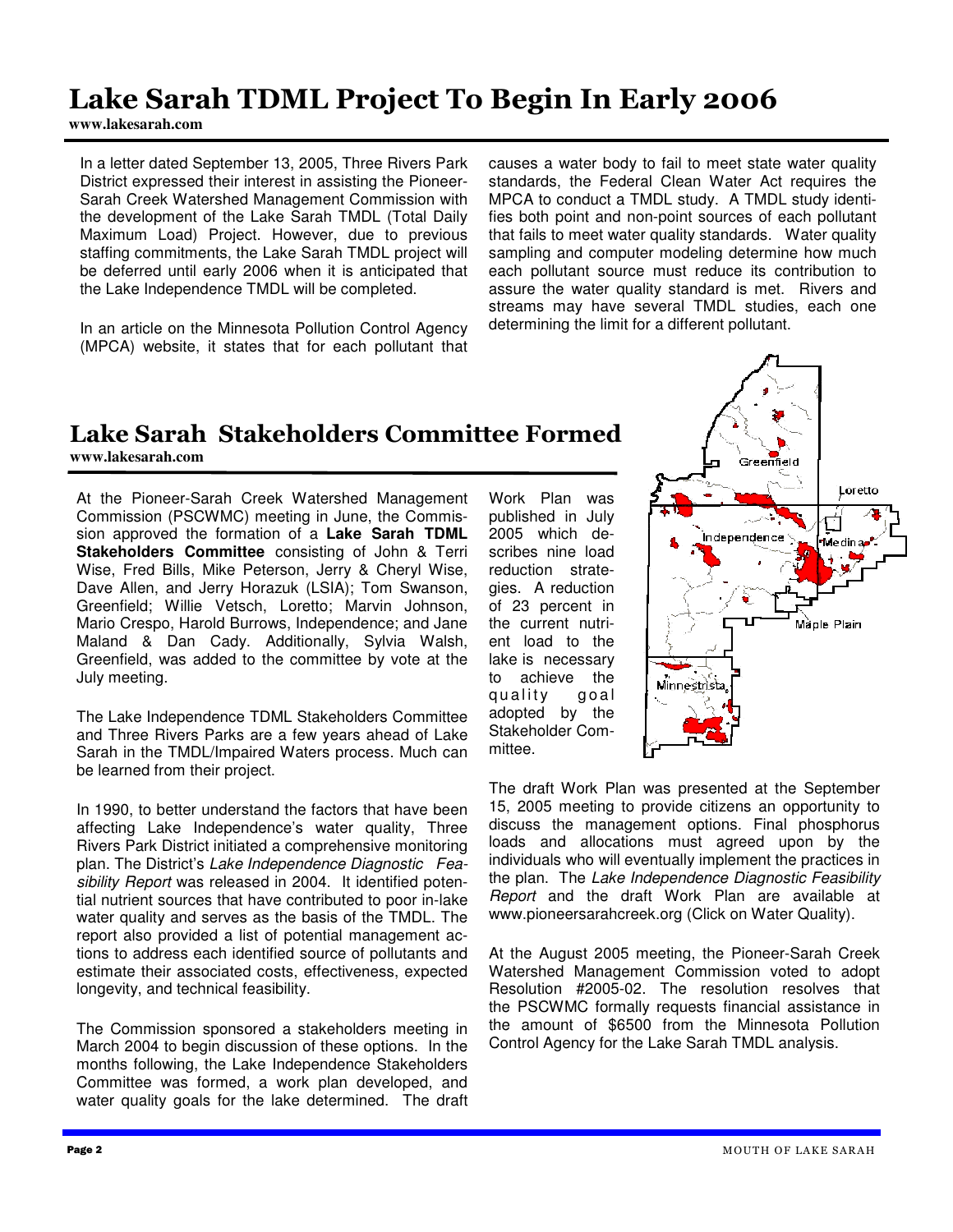# LSIA Continues To Make Progress

| <b>Annual</b><br>projects | • Cleaned up debris on the ice following the • Provided a Lake Sarah Area Directory for area<br>removal of ice houses<br>• Surveyed the lake for milfoil; LSIA treated •<br>several areas and encouraged lake owners to<br>treat their own shorelines<br>• Monitored water clarity and lake level, and • Developed a Best Practices placemat to<br>provided data to Hennepin Conservation<br><b>District</b><br>• Conducted 3 LSIA meetings and published • Sponsored the LSIA picnic & July 4th boat<br>minutes/newsletters to keep area residents<br>informed and educated | residents<br>Represented LSIA at meetings of the Pioneer-<br>Sarah Creek Watershed Commission and<br>Citizens Advisory Committee.<br>educate residents, used by several local<br>restaurants<br>parade                                                                                                        |
|---------------------------|------------------------------------------------------------------------------------------------------------------------------------------------------------------------------------------------------------------------------------------------------------------------------------------------------------------------------------------------------------------------------------------------------------------------------------------------------------------------------------------------------------------------------------------------------------------------------|---------------------------------------------------------------------------------------------------------------------------------------------------------------------------------------------------------------------------------------------------------------------------------------------------------------|
| 1998                      | • Completed installation of vegetative buffer<br>strips along the lake for demonstration .<br>purposes, using an \$8000 DNR Conservation<br>Partners matching grant<br>. Maintained the culvert under the railroad<br>bridge, which is the only outlet from the lake<br>• Conducted the Non-Phosphorus Fertilizer Drop                                                                                                                                                                                                                                                       | to encourage best practices around the lake<br>Developed flyers to educate lake residents on<br>lakeshore management and jet ski regulations<br>• Used education grant funds to reprint Best<br>Practices flyer and provide to city offices for<br>distribution.                                              |
| 1999                      | • Obtained approvals and funding for a Loretto .<br>Creek detention basin to trap phosphorus                                                                                                                                                                                                                                                                                                                                                                                                                                                                                 | Conducted the Non-Phosphorus Fertilizer Drop<br>in spring and fall to encourage best practices                                                                                                                                                                                                                |
| 2000                      | • Completed the first Loretto Creek detention<br>basin to trap phosphorus                                                                                                                                                                                                                                                                                                                                                                                                                                                                                                    | • Conducted the Non-Phosphorus Fertilizer Drop<br>to encourage best practices around the lake                                                                                                                                                                                                                 |
| 2001                      | • Constructed the second detention basin on •<br>Loretto Creek to trap incoming phosphorus<br>• Coordinated passage of No Wake Zone legisla-<br>tion with Independence and Greenfield<br>• Worked with Water Patrol to enforce speeds<br>in channel and on the entire lake during very •<br>high water                                                                                                                                                                                                                                                                       | Formed a Water Level Control Project to<br>analyze problems with lake outflow and to<br>develop solutions; in progress<br>• Conducted the Non-Phosphorus Fertilizer Drop<br>to encourage best practices around the lake<br>Reprinted our popular Best Practices flyer and<br>sent it to the LSIA mailing list |
| 2002                      | • Completed the land survey on the Lake Sarah •<br>Outlet Project to determine where to dredge<br>the outflow<br>• Pursued steps toward a permanent resolution<br>to the constrained outflow from Lake Sarah                                                                                                                                                                                                                                                                                                                                                                 | Conducted the final Non-Phosphorus Fertilizer<br>Drop program<br>• Launched the Lake Sarah web site<br>at<br>www.lakesarah.com to keep area residents<br>informed on lake information                                                                                                                         |
| 2003                      | • Public hearings held at the cities of Greenfield •<br>and Independence on the Sarah Creek Channel .<br>Restoration project<br>• Obtained the permit for the Sarah Creek<br>Channel Restoration project                                                                                                                                                                                                                                                                                                                                                                     | Formed the Bog Emergency call list<br>Supported state legislation on non-phosphorus<br>fertilizer usage, replacing the LSIA Non-<br>Phosphorus Fertilizer Drop program                                                                                                                                        |
| 2004                      | • Completed the dredge work on the Sarah<br>Creek Channel Restoration project<br>• Removed the large bog that was causing •<br>damage to resident's property<br>• Greenfield obtained the permit and installed<br>the DNR designed cable-concrete mat system,                                                                                                                                                                                                                                                                                                                | a permanent structure to help maintain a nor-<br>mal lake level<br>Effective in 2004, Minnesota legislation<br>requires the use of 0% phosphate lawn fertil-<br>izer in the seven county metro area and 3%<br>phosphate or less lawn fertilizer in Greater<br>Minnesota                                       |
| 2005                      | • The LSIA Clean Water committee and the Lake •<br>Sarah TDML Stakeholders Committee are<br>established                                                                                                                                                                                                                                                                                                                                                                                                                                                                      | Three Rivers Parks expressed their interest in<br>assisting the Pioneer-Sarah Creek Watershed<br>Management Commission with the development of<br>a Lake Sarah TMDL study.                                                                                                                                    |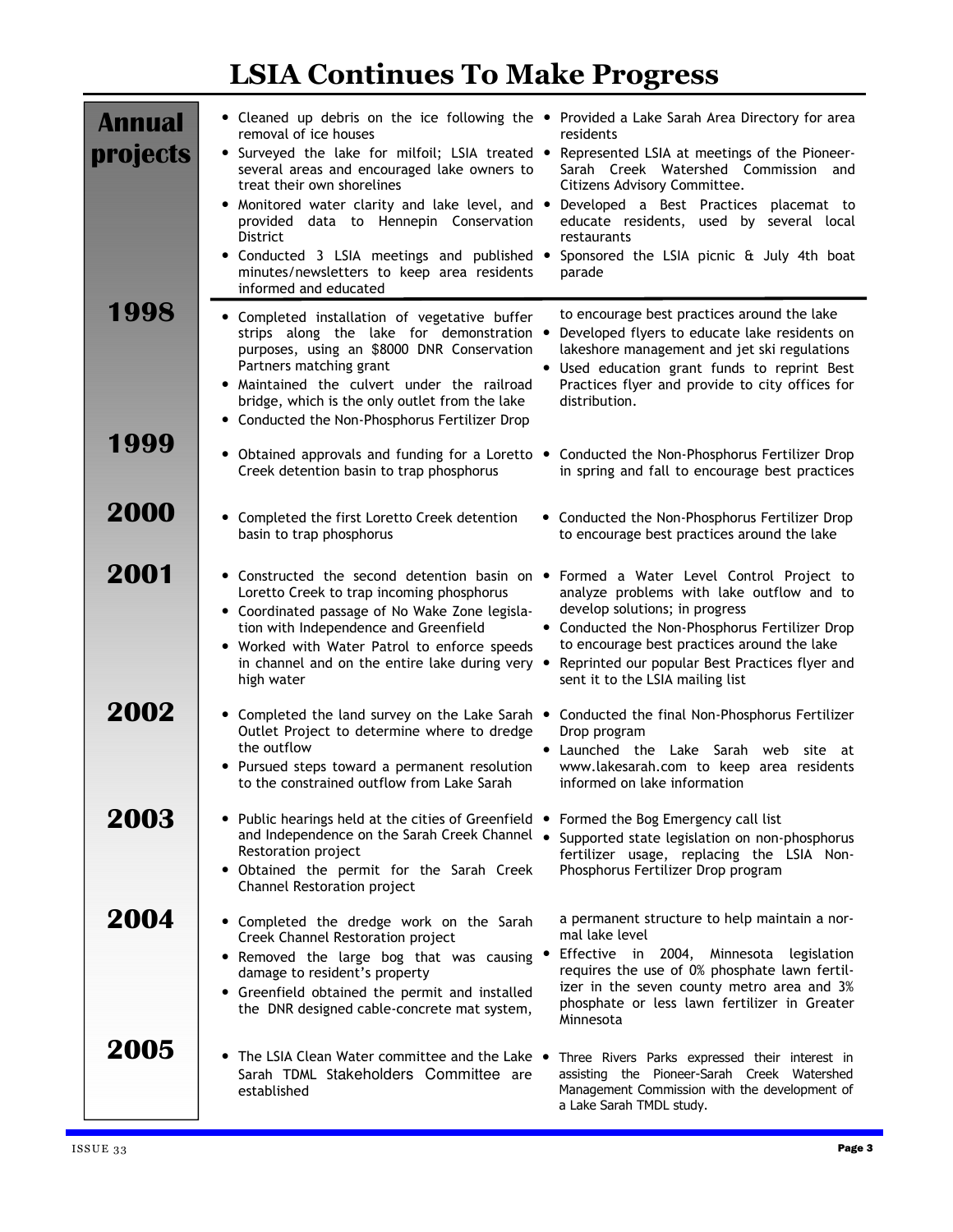### 2005 Lake Sarah Directories Mailed **Brad Spencer**

The 2005 Lake Sarah Directories were mailed to all paid member households in September. Any member or new resident who did not receive a directory can contact a board member.

If you have any corrections or information on new neighbors for next years directory, please contact Brad Spencer at (763) 479-3525 or by email at b.spencer@lakesarah.com.





### Where Did Lake Sarah Get Its Name?? **Perry Buffie**

In the history of Breezy Hill resort, Dolores Ullstrom said that she would love to know about the origin of the name Lake Sarah. In my Abstract dating back to 1861, the lake is first listed as Long Lake, and then in 1866 it is called Union Lake. The creek is always referred to in the abstract as 'the outlet of [Long or Union] Lake'

I was at Rockford library and a book caught my eye, Minnesota Geographic Names, by Warren Upham. I was hoping the book mentioned above would tell me something about the name of our lake, and sure enough it did. On page 233, the book reads: "Lake Sarah, the largest in Greenwood, out flowing to the Crow river by Edgar Creek, was named in 1855 for the wife or sweetheart of a pioneer; and in the same year Lake Rebecca received its name in honor of Ms. Samuel Allen."

ine another name was quickly come I was still curious why my abstract would use Long Lake and Union Lake in a legal description, but I suppose that between 1855 and 1861 or 1866 names had yet to be standardized and a descriptive name of a body might be best used. Our lake is long, so Long Lake makes sense, but being so close to Orono's Long Lake I imagup with. I first thought that the name Union Lake was in honor of our nation since I found the name first mentioned so soon after the end of the Civil War in 1865. However, the Upham book makes me think it was called Union Lake for another reason. Looking up other Union Lakes in the state, I came across this description of the name of a lake in Polk County, on page 429: "Union Lake, in Woodside and Knute townships, was named for its comprising three wide parts united by straits." Our lake has two parts with a union, so I am guessing that it was more of a descriptive name.

All of this is quite interesting, but what is most surprising to me is that the outlet is named Edgar Creek! Wouldn't it be interesting to see a sign along County Road 92 labeling our creek as Edgar Creek rather than Sarah Creek? This also makes me wonder if any of our pioneers were a couple with the names Edgar and Sarah.

Perry Buffie

**Note:** I was curious to see if there were pioneers named Edgar and Sarah, so I checked the 1860 and 1870 census. I found several Sarahs, but I didn't find anyone with the first name Edgar living in the surrounding area. However, I did find John and Jane Edgar and their five children, Jason, George, Eugene, Mary, and Josephine, living in Greenwood, Hennepin County, MN. So perhaps Edgar Creek was named because it was by their property…

Cheryl Wise

### **Did you know Lake Sarah had a post office?**

**LAKE SARAH**, post office, 1895- 1906; now an area of Greenfield. (source: MN Historical Society)

### **How about Loretto?**

**LORETTO**, a Minneapolis, St. Paul and Sault Ste. Marie Railroad (Soo Line) village in section 6, Medina, founded in 1886 and incorporated on March 20, 1940, was named from a Catholic mission for refugees of the Huron Indians near Quebec, Canada, called Lorette, founded and named in 1673, and from the village of Loretto, Ky., where a society of Catholic "Sisters of Loretto at the Foot of the Cross" was founded in 1812. Many schools are conducted by members of this society in the central and southern United States. The original source of the name is Loreto, a small town in Italy, which has a noted shrine of pilgrimage. The city has had a post office since 1887. (source: Catholic Encyclopedia, vol. 9, 1910, pp. 360-61; vol. 13, 1912, pp. 454-56)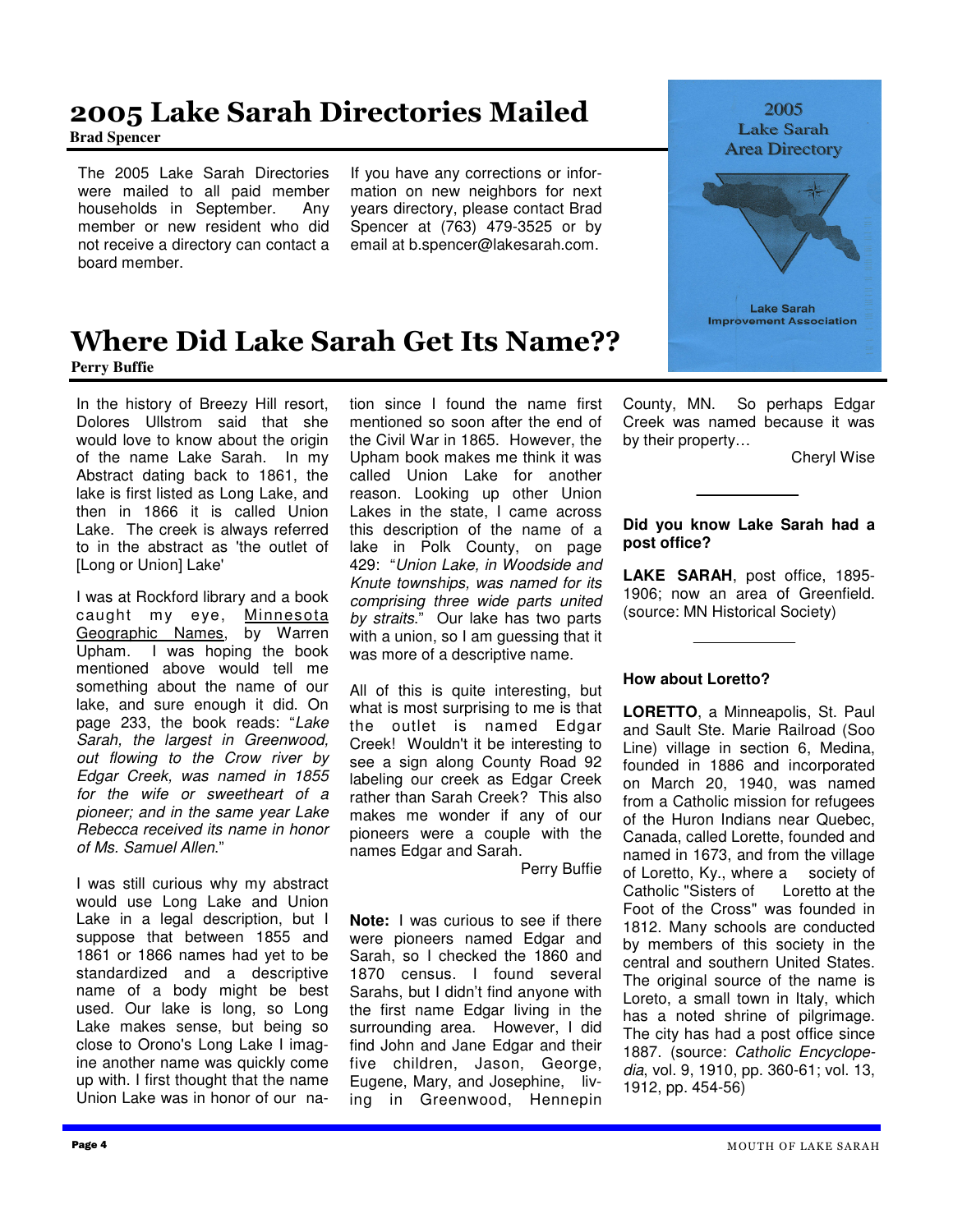## Snowmobile Safety

#### **mnsnowmobiler.org**

In addition to recommending the safety certification classes, MnUSA offers the following advice for snowmobilers as they head back to the trails this season.

**Ride Straight - no alcohol or drugs.** Even a small amount of alcohol or drugs can impair judgment and response time significantly.

**Know the trail or terrain and ride for the conditions.** Many accidents involve hitting a fixed object, fence, tree, rock or other objects. Hidden objects on lakes hit at high speeds can result in serious accidents. Riding on frozen lakes is especially dangerous early or late in the season.

**Slow it down, especially at night.** Maximum speed allowed on public land, frozen waters, roadside ditches and groomed trails in Minnesota is **50 mph** or what is reasonable and prudent for conditions or as posted. At night, speeds should be slower because of reduced visibility. Note at 50 mph, drivers

### Ice Safety Warning!

**www.dnr.state.mn.us** 

**Think in terms of the thermometer rather than the calendar** when deciding to go out on the ice**.** Just because it was okay on December 1st to go out on the ice last year, doesn't mean it's going to be safe on the same date this year!

**Have a plan of what to do if you do break through.** Carry rope, ice picks and a flotation device to help save your life or

that of a companion. A vest-style life jacket can provide extra warmth and flotation in case you fall through.

**DRIVING ON ICE?** Don't drive on the ice if you can possibly avoid it. If you must, follow these common sense tips:

• **Stay off the ice at night, especially**  during a snowfall. able, be very cautious and drive slowly since holes can open up very quickly. If you drive too fast you might not be able to stop in time.

• **Be prepared to bail out in a hurry!**  Some ice safety experts recommend that you have your seat belt unfastened and a window rolled down or door slightly ajar to speed escape. Don't wear a life vest while riding inside a car or truck. The extra bulk could hamper your escape through a window.

• **Don't go back into a partially submerged vehicle** to get equipment.

**BE A SURVIVOR!** Let's say you have taken all the precautions and you're going to try your luck at ice fishing. As you walk out on the ice, you hear a crack and fall through.

do?

Suddenly you find yourself immersed in water so cold it literally takes your breath away. What should you

A plastic bottle can be loaded with 50' - 70' of nylon rope, and kept ready on your snowmobile. To use, secure the free end of the line and throw the bottle

need a football field - or 300 feet - to come to a complete stop. Don't ride too closely - maintain space between snowmobiles to avoid collisions.

**Stay on marked snowmobile trails.** Marked trails offer signs that alert snowmobilers to trail changes, stops, curves, etc. Respect private property and stay on marked snowmobile trails - objects may be hidden under the snow off marked snowmobile trails.

**Sign up for a class.** It's the law! Anyone born after December 31, 1976 must take a Snowmobile Safety Certification course. MnUSA and certified snowmobile club volunteers and the DNR offer Youth and Young Adult/Adult classes. For information about scheduled classes, contact:

MnUSA (763) 577-0185 or info@mnsnowmobiler.org DNR 1-888-MINNDNR or www.dnr.state.mn.us



**1. First, try not to panic**. This may be easier said than done, unless you have worked out a survival plan in advance.

**2. Don't remove your winter clothing**. Heavy clothes won't drag you down, but instead can trap air to provide warmth and flotation. This is especially true with a snowmobile suit.

**3. Turn toward the direction you came.** That's probably the strongest ice.

**4. Place your hands and arms on the unbroken surface.** This is where a pair of nails, sharpened screwdrivers or ice picks come in handy in providing the extra traction you need to pull yourself up onto the ice.

**5. Kick your feet and dig in your ice picks** to work your way back onto the solid ice. If your clothes have trapped a lot of water, you may have to lift yourself partially out of the water on your elbows to let the water drain before starting forward.

**6. Lie flat on the ice once you are out and roll away from the hole** to keep your weight spread out. This may help prevent you from breaking through again.

**7. Get to a warm, dry, sheltered area** and rewarm yourself immediately. In moderate to severe cases of cold water hypothermia, you must seek medical attention. Cold blood trapped in your extremities can come rushing back to your heart after you begin to re-warm. The shock of the chilled blood may cause ventricular fibrillation leading to a heart attack and death!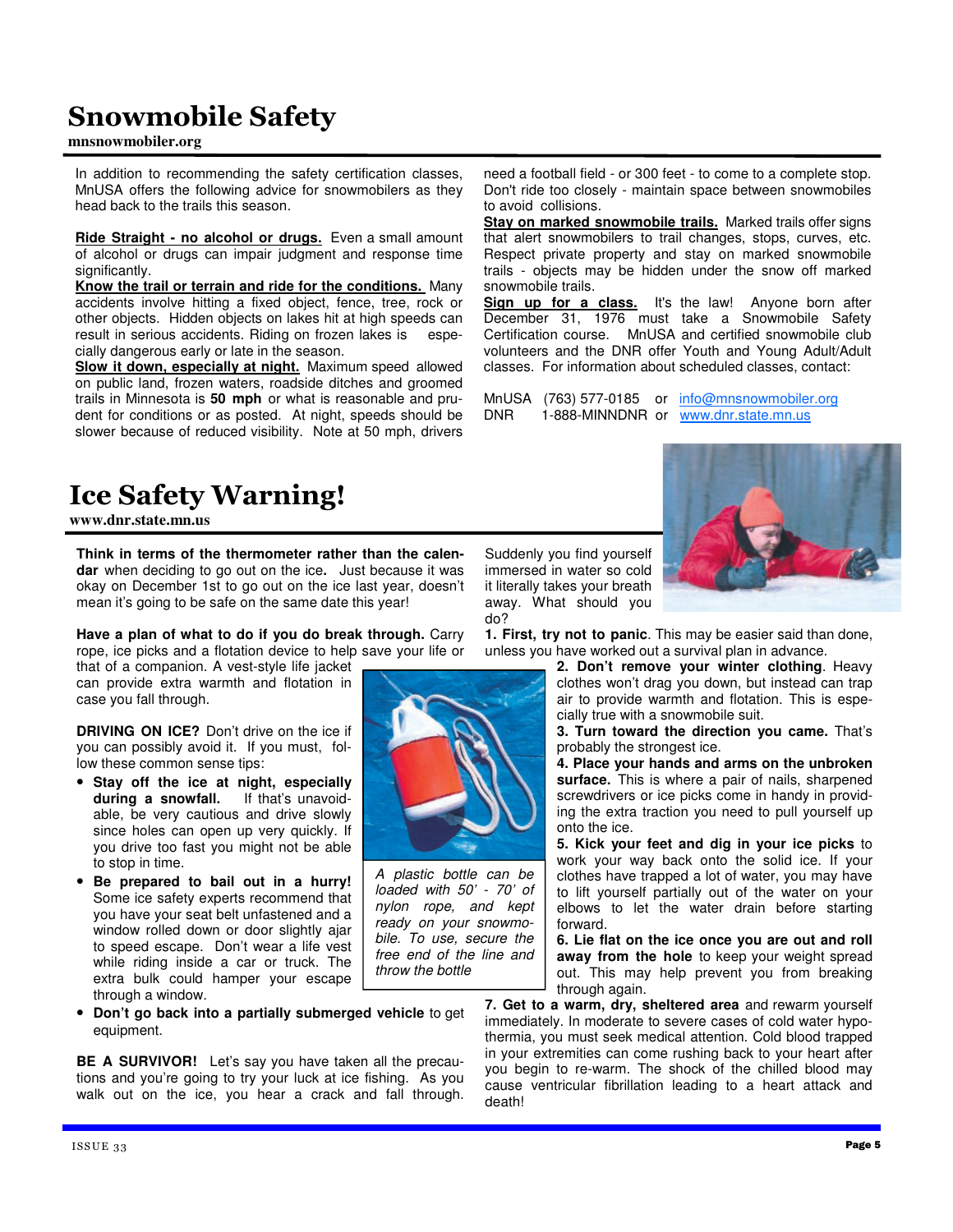### **CAMP AJAWAH**

#### **Ray Hoag**



#### **RAY WAS AT CAMP AJAWAH AT THE BEGINNING**

 In 1998, we [Camp Ajawah Alums] published an article by Ray Hoag entitled **AJAWAH BEGINNINGS**. From that we can accurately report that Ray Hoag was in camp the first year Troop 33's camp was known as Camp Ajawah. He was also in contact with Troop 33 scout campers on Phelps Island on Lake Minnetonka in 1922, the year before Camp Ajawah was born. Bill Braddock – Ray Hoag passed on in 2004

### **AJAWAH BEGINNINGS By Ray Hoag**

 This will concentrate mainly on the first year [1923] at Lake Sarah because Camp Ajawah in the summers of 1924 through 1928 was so well described by Charles B. Reif in his article in the magazine "Hennepin History" for Summer 1996 published by the Hennepin History Museum.

 My first contact with Troop 33 campers was in 1922. My mother had rented a cottage on Phelps Island in Lake Minnetonka. A friend from my neighborhood and I spent much time exploring Phelps Island. One day we found a group of boys on the edge of an open field. They were trying to start a small fire. They were mem-

bers of Troop 33. I later realized that they were trying to pass a Second Class Scout requirement.

 Later that year at Emerson School, Carleton Beaudette told me that there was a group of boys called "American Indians Scouts" meeting on Friday afternoons at Westminster Church

and that I should try it. So I did. This is where I met Kyle Cudworth who became the most important man in my life. Even at his very young age [16], he was great as a leader of ten year old boys.

 The following spring [1923] there was a dinner meeting at Westminster for all the scouts and their parents to explain about the new camp at Lake Sarah. We learned that there would be two three week-periods separated by a short break. The cost would be \$15.00 per period or \$25.00 for both periods. Mother said I could go for both periods although I cannot understand how she could handle it.

 The person who was the leader in this program was not known to me, but I have always assumed it was Esmond Avery.

 The camp location on Lake Sarah was rented from Mr. Klaer, a farmer who previously had used it to rent out boats or for picnics, etc. It only had a small cottage with a good size front porch. There was a shallow well which provided the water for the Mess. The well was used by many of our campers for brushing their teeth. All other washing was done in the lake. The landlord's boats were used by the campers. They were heavy flat bottom craft made from planks. They were very safe and nearly impossible to turn over.

 The nine tents were set up on top of a ridge that ran almost parallel to the shore and which was about twenty feet higher than the flat area at its base and the shore line. It was about 40 yards from the first tent to the shore line and more than twice that distance from the last tent to the shore line. The cottage was on the lower level and nearly in front of the first tent which was called the Headquarters. The balance of the tents were numbered from one to eight. Board tent floors were laid. These were made from lumber salvaged from an old red barn. In a later year, another tent floor was laid from new boards between tents four and five. The original tent five became six and the following tents

were also renumbered. Old tent eight became Hindquarters. It housed the camp staff.

 Each camper tent was for five boys: an older scout for a tent leader, two other Boy Scouts, and two "American Indian Scouts". In tent five the leader was John Morehead, later CEO of the Northwestern National Bank. The Boy Scouts were

Victor Dodge and Winston Boyce. The "American Indian Scouts" were Francis Gregory and your writer.

 I think the headquarters staff consisted of Kyle Cudworth, William Thompson, Hillard Youngblood and Chief Esmond Avery. During the camp period Es could be addressed only as Chief. He was a wild one, a hard driver with more energy that three ordinary men. He had many wild ideas that would be frowned upon today but caused a lot of excitement and no real harm was done..

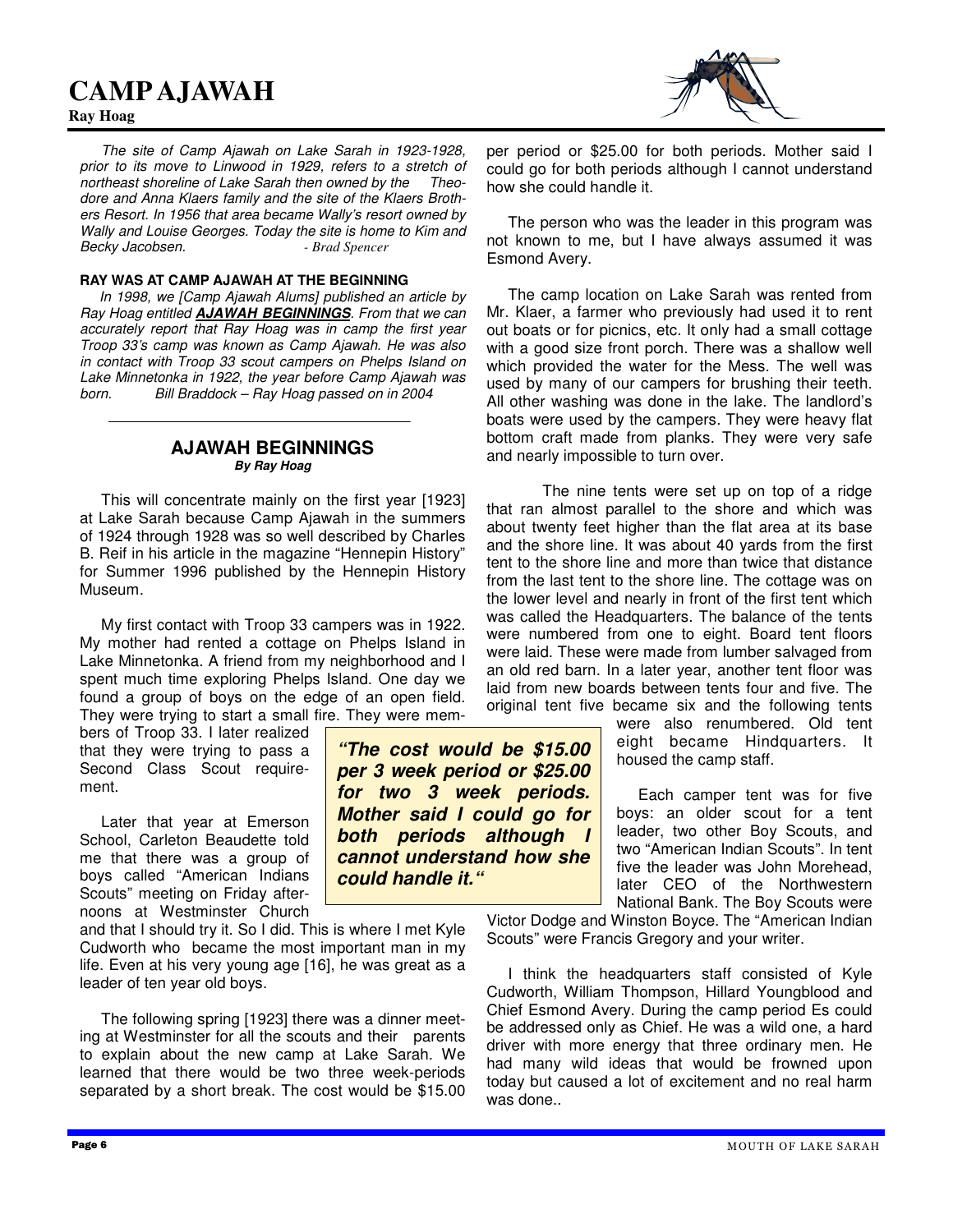### **CAMP AJAWAH** *continued*



#### Continued from page 6…

 Near the cottage and about the same distance from the shore line a white circus tent was set upon a board floor. It was about twenty feet wide and 50 feet long. This tent was used for the Mess. The cottage was used by the cooks for sleeping and for all the cooking.

 There was a camp uniform that consisted of a sleeveless white undershirt and khaki shorts. Although the uniform did not cover much, we did not suffer a lot from sunburn because the whole area was heavily wooded much like the camp at Linwood.

 That first year at Lake Sarah was filled with many troubles. The first was the most uncomfortable. We were not prepared for the mosquitoes. They were not so bad at first, but that changed. Then they got so bad that it was impossible to sleep. As a result a large fire was built down near the beach. All campers carried their blankets down from the tents to sleep on the ground around the fire. There was a watermelon treat

with singing that went on well into the night. Everyone slept as long as they wanted to the next morning.

 That following morning, an emergency staff trip was made back to town. On their return, it was necessary to spend the rest of the day learning how to set up mosquito bars on the cots. This solved the problem.



Photo from the History of Troop 33 at http://troop33.net/history/history.html

 Storms were a nuisance. The lack of experience of most of the campers in living in tents made it necessary to teach them how to take care of the tents when the tents were wet during the rain to avoid ripping the canvas. The condition of the old tents was a worry.



[Editor's note: These were probably the same kind of tents that we used during the early years at Linwood: Old, worn out army tents, each marked on the outside by the Army with big, black, hand drawn letters "**I C**" standing for "Inspected & Condemned".]



 The most frightening trial was when during a storm the mess tent blew down and was badly damaged. This knocked over the mess tables which were stacked with all the China dishes and caused lots of breakage. Another emergency trip was needed in the camp's model T Ford to get more China and tent repairs. This was accomplished and no meals were missed. All the china was hauled and dumped in the then existing swamp behind the Headquarters tent. The swamp was drained by a work gang in a later year during the spring break and that area became the parade ground. In the process, the broken dishes were "found" again.

 Our cooks were Mrs. Christianson and Mrs. Lindahl who were the regular cooks at Westminster church dinners. They lived in the cottage and did all the cooking there. Before the next camping season, a new mess hall was built with its cooking facility including an old fashion coal/wood burning stove.

The first year was rough, but I think we had more

fun than campers do today. The longer three week periods with the majority going for six weeks made for a close knit group.

 Advancement was easier when you could do it at camp and there was a longer time to get it done.

 The facilities of the camp, the youth of its leadership and some of the things done would not be sanctioned by any authority today. The use of fakes at swimming and boating periods to provide

excitement would be frowned upon by mature people. A mutiny to avoid going on a hike by the second highest leader in camp was probably a bad idea.

 Despite all the problems Camp Ajawah survived and grew. **Thank God that it did ! ! !** 

This article provided to lakesarah.com by Bill Braddock, Editor - Camp Ajawah Alums, P.O. Box 356, Cedar, MN. 55011

Original story as transcribed here by Brad Spencer on May 4, 2005 with all apologies for any errors that may have escaped my attention.